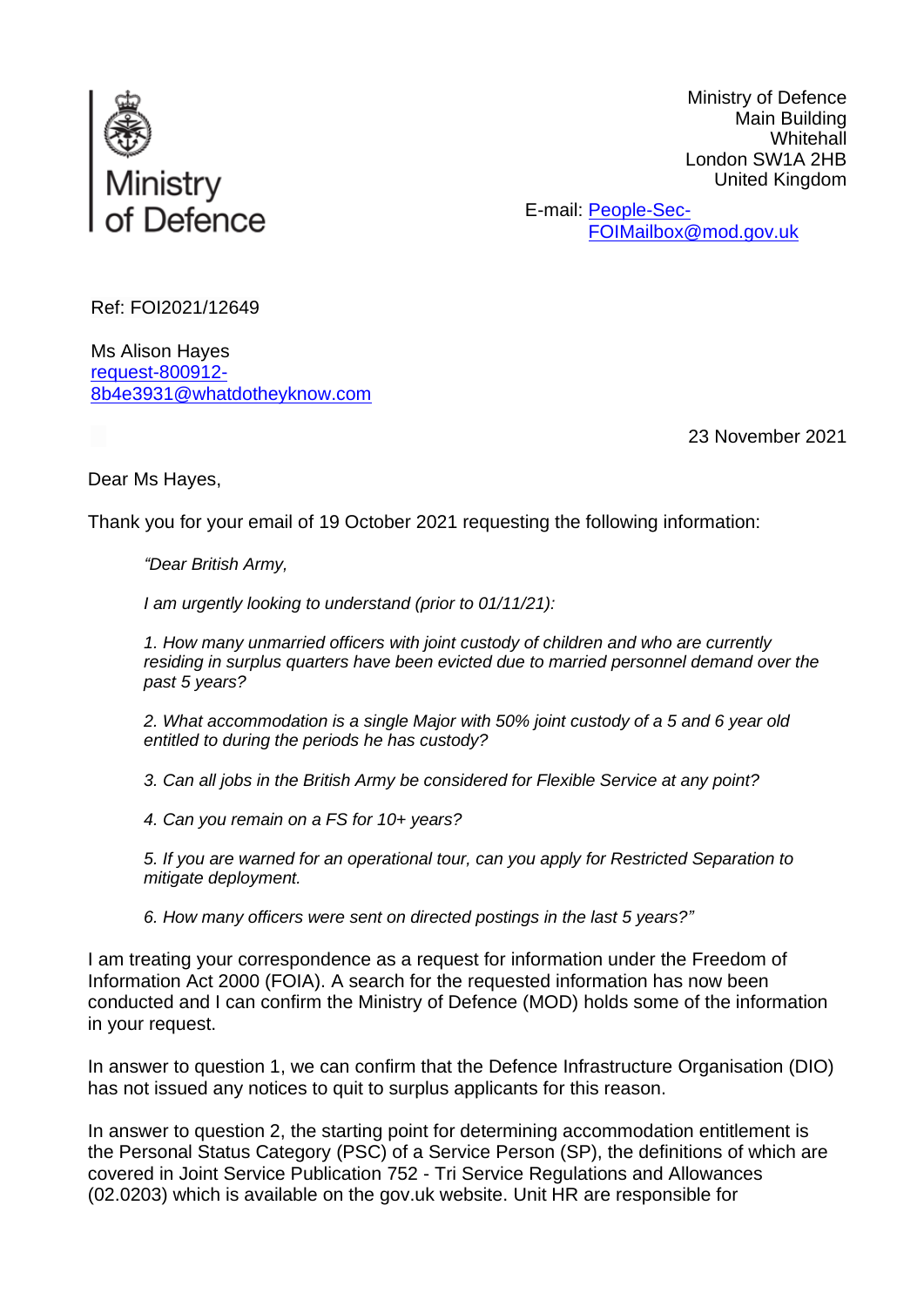determining an individual's PSC in accordance with that policy. More information can be found here: [https://www.gov.uk/government/publications/jsp-752-tri-service-regulations-for](https://www.gov.uk/government/publications/jsp-752-tri-service-regulations-for-expenses-and-allowances)[expenses-and-allowances.](https://www.gov.uk/government/publications/jsp-752-tri-service-regulations-for-expenses-and-allowances) It is likely that a person in the position described in your question would be classed as PSC 2, 3 or 4.

SP with a PSC of 2 would usually be entitled to Service Families Accommodation at their duty unit, subject to the entitlement criteria covered in Para 0301 of Joint Service Publication 464 - Tri Service Accommodation Regulations Volume 1 Part 1 which is also accessible on the gov.uk website: [https://www.gov.uk/government/publications/jsp-464-tri](https://www.gov.uk/government/publications/jsp-464-tri-service-accommodation-regulations-tsars)[service-accommodation-regulations-tsars.](https://www.gov.uk/government/publications/jsp-464-tri-service-accommodation-regulations-tsars) Entitled officers are allocated Service Families Accommodation of Types I-V, details of which are covered in Annex A to Chapter 3 of Joint Service Publication 464 - Tri Service Accommodation Regulations Volume 1 Part 2.

Personnel with a PSC of 3, 4 or 5 are not entitled to occupy Service Families Accommodation but are entitled to occupy Single Living Accommodation at their duty unit. However, all personnel are eligible to apply to occupy surplus Service Families Accommodation at a location of their choice, subject to availability. This is covered in Chapter 9 of Joint Service Publication 464 - Tri Service Accommodation Regulations Volume 1 Part 1.

In answer to question 3, eligibility is not constrained by any role and any application can be considered on its merits. However, to be eligible, SP must have completed Phase 1 and Phase 2 training plus any additional period of service prescribed by the owning Service, as set out in single Service policy (in this case Army policy in AGAI 44). Outside these limitations, any Regular SP can apply for Flexible Service (FS) and applications must be considered. However, there is no automatic right for applications to be approved; they remain subject to the needs of the service. For example, maintaining operational capability is paramount and is central to the decision-making process for FS applications.

In answer to question 4, FS is time-limited to balance Service and individual needs. Each FS arrangement cannot endure for more than three years or less than three months. It cannot extend past the end date of the current assignment and cannot be taken for longer than four years in a 12-year rolling period.

In answer to question 5, when SP are warned or under notice for operations, an application for FS (restricted separation) may still be made but such an application is outside the eligibility criteria and normally will not be approved. Under exceptional circumstances a Commanding Officer may make a recommendation, with suitable justifications, where the eligibility criteria have not been met.

In answer to question 6, please see below table. Of note, the figures provided are single Service estimates based on data which is not gathered for statistical purposes or subject to the same level of scrutiny as Official Statistics produced by Defence Statistics. The figures provided may therefore be subject to data quality issues affecting their accuracy. The table below covers all officer ranks (Officer Cadet to Chief of the Defence Staff) and covers Regular and Reserve personnel.